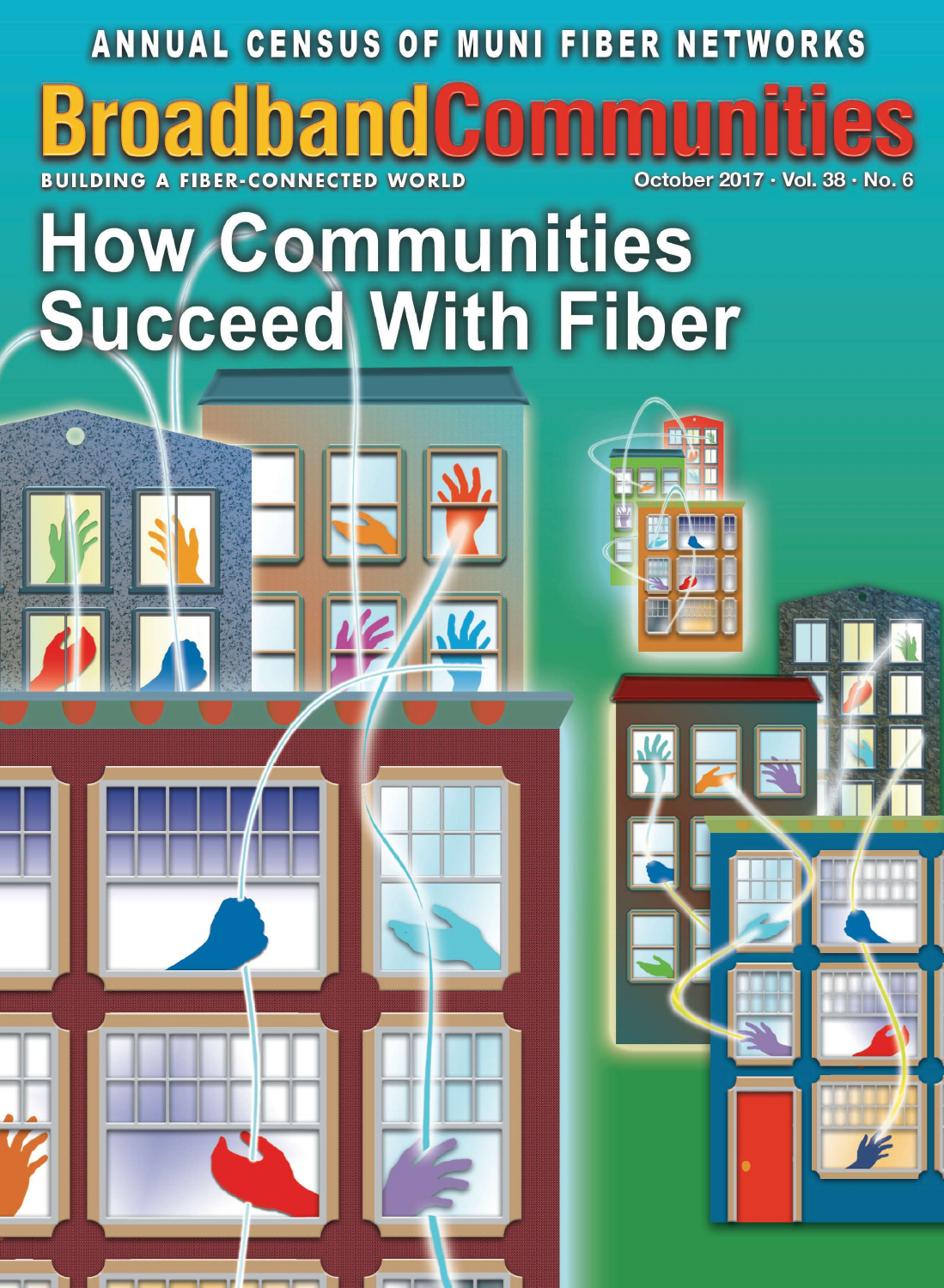# **Why Municipal Networks Should Be Disruptive**

The traditional telecom model is not working. For a locality to succeed with a municipal broadband alternative, it can't just duplicate the incumbent model.

By Jeff Christensen and Robert Peterson / *EntryPoint* 

city considering a municipal broadband<br>project should start by thinking<br>dabout strategy, not feasibility. Today's<br>feasibility studies tend to be lopsidedly tactical. city considering a municipal broadband project should start by thinking about strategy, not feasibility. Today's Typically, studies start with handwaving toward strategic issues and then dive into such tactical matters as assessment of the local market, network requirements, network design, cost estimates and financial projections.

### **Strategy** Doing the Right Things



It is possible to do an excellent job building a functional network (tactics) and still do the wrong thing (strategy) by building a network that never gets broad adoption. A feasibility study that leads a city to do things the right way but not to do the right things will result in a network that cannot evolve in the rapidly changing future.

A strategic mindset focuses on the future, articulates a vision, embraces change, scans the external environment, invites innovation and creativity and wonders what can be. By contrast, a tactical mindset focuses on immediate needs, sets achievable goals and objectives, prefers stability, focuses internally, has a bias toward reliability and aims to improve the way things currently work.

#### **THE THEORY AND PRACTICE OF DISRUPTION**

Any industry that fails to build its strategies around serving its customers' interests should be disrupted. To disrupt means to redefine the way things are done. Whether cities articulate this or not, municipal broadband is about disrupting the dominant telecommunications model. Municipal broadband can – and should – redefine the technologies and business models used to deliver broadband.

Many cities that have pursued municipal broadband projects have been weak on strategic planning as they focused on tactical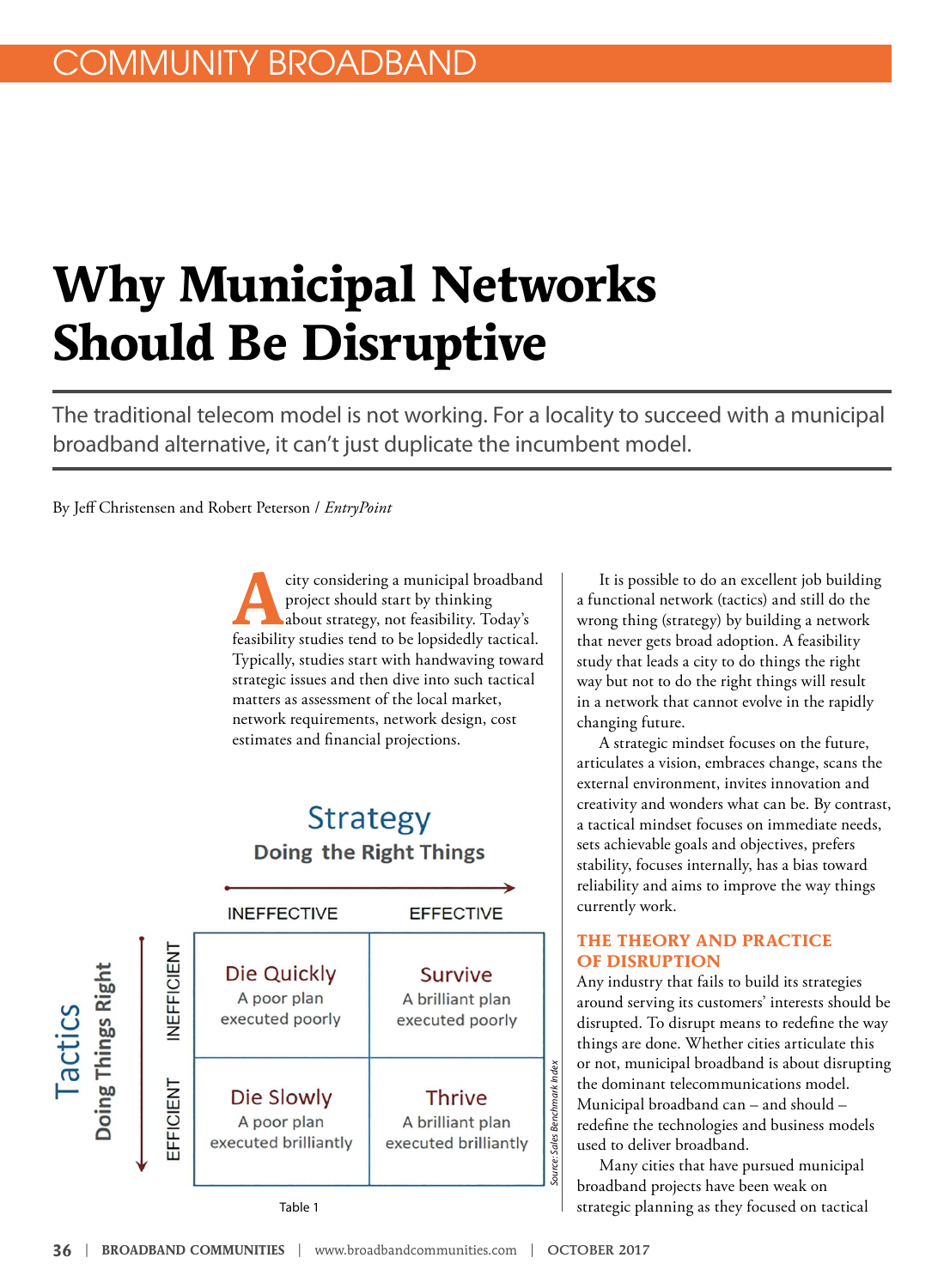implementation. Too many cities adopt legacy telecom methodologies rather than redefining the market with new technologies and a new business model. A focus on tactics makes a city vulnerable to simply trading seats with the incumbent within the same broken business model. Cities can completely disrupt the dominant incumbent control business model by shifting to an emphasis on strategies – specifically, strategies that will give consumers what they want from broadband networks.

To create a strategy, a city should give some attention to disruption theory. For the past 20 years, Clayton Christensen, a professor at Harvard Business School, has been writing about disruption and innovation. His key ideas include the following:

- 1) Disruption always happens from the bottom of the market. This is the part of the market that is unattractive to dominant industry powerhouses.
- 2) To disrupt means to redefine or reconsider the job to be done or the problem the customer is trying to solve.
- 3) Redefinition of technology often involves turning previously complex tasks into "brain-dead simple" tasks.
- 4) Redefinition of the business model generally drives disruption even more than the introduction of a new technology.

In addition to paying attention to Christensen's theories, cities should look for case studies that may be helpful as they develop their strategies. To start with, cities should become familiar with successful municipal broadband projects, particularly those from the part of the market that is unattractive to dominant industry powerhouses.

Underserved and unserved communities are forced to become creative in embracing technologies and business models that ultimately will redefine the way broadband networks operate. The "job to be done" in municipal broadband must be different from the primary job of incumbent-controlled broadband, which is to maximize return on

Market disruption starts from the bottom of the market – the part that is unattractive to dominant industry powerhouses – and proceeds by redefining the job to be done or the problem to be solved.

investment. Technologies that will fuel the redefinition of broadband networks will likely turn previously complex tasks into "brain-dead simple" tasks. Most important, cities should look for business models that incumbents cannot or will not replicate because these business models will undermine the incumbent's strategies and objectives.

An example of a municipal broadband project that checks all these boxes from Christensen's disruption theory is the Ammon Fiber Network.

- The city of Ammon is at the bottom of the market – it has a population of 16,000 and is located in southeastern Idaho, far from any major metropolitan areas.
- The job to be done, as described by Ammon's mayor and city council, was to "create an open, softwaredefined fiber optic infrastructure with the goal of reaching every address over time."
- From a technology perspective, the Ammon network is the first municipal network to implement a software-defined network (SDN) that is virtualized and automated, delivering networks on demand while moving services to the cloud.
- For its business model, Ammon implemented a local improvement

district for broadband infrastructure, in which residents pay \$17.00 per month for a gigabit fiber optic connection and \$16.50 per month for maintenance and operation of the network. The city provides open infrastructure and allows service providers to openly compete and innovate across that infrastructure.

Is there evidence that Ammon's model has the potential to be disruptive and redefine broadband networks? Though Ammon is celebrating the official opening of its network this month, it actually launched its ISP Cloud in September 2016 to serve the first phase of its rollout. Think of the cloud as a marketplace for ISPs or open access for a cloud world. In Ammon's cloud, a subscriber can change ISPs in 20 seconds. Point – click – subscribe. Point – click – unsubscribe. No customer service calls, no waiting, no truck rolls.

Since the municipal network went live, ISP prices in Ammon fell from \$44.95 to \$9.99 per month for a 100 x 100 Mbps ISP connection. The timeline is shown in Table 2. In the first phase of its network implementation, Ammon achieved a 70 percent take rate, and that number continues to climb.

#### **TABLE 2: ISP PRICES ON THE AMMON FIBER NETWORK**

| <b>ISP</b>       | <b>DATE</b>      | <b>SPEED</b>   | <b>PRICE</b> |
|------------------|------------------|----------------|--------------|
| ISP <sub>1</sub> | September 2016   | 100 x 100 Mbps | \$44.95      |
| ISP <sub>2</sub> | October 2016     | 100 x 100 Mbps | \$39.99      |
| ISP <sub>2</sub> | <b>July 2017</b> | 100 x 100 Mbps | \$9.99       |